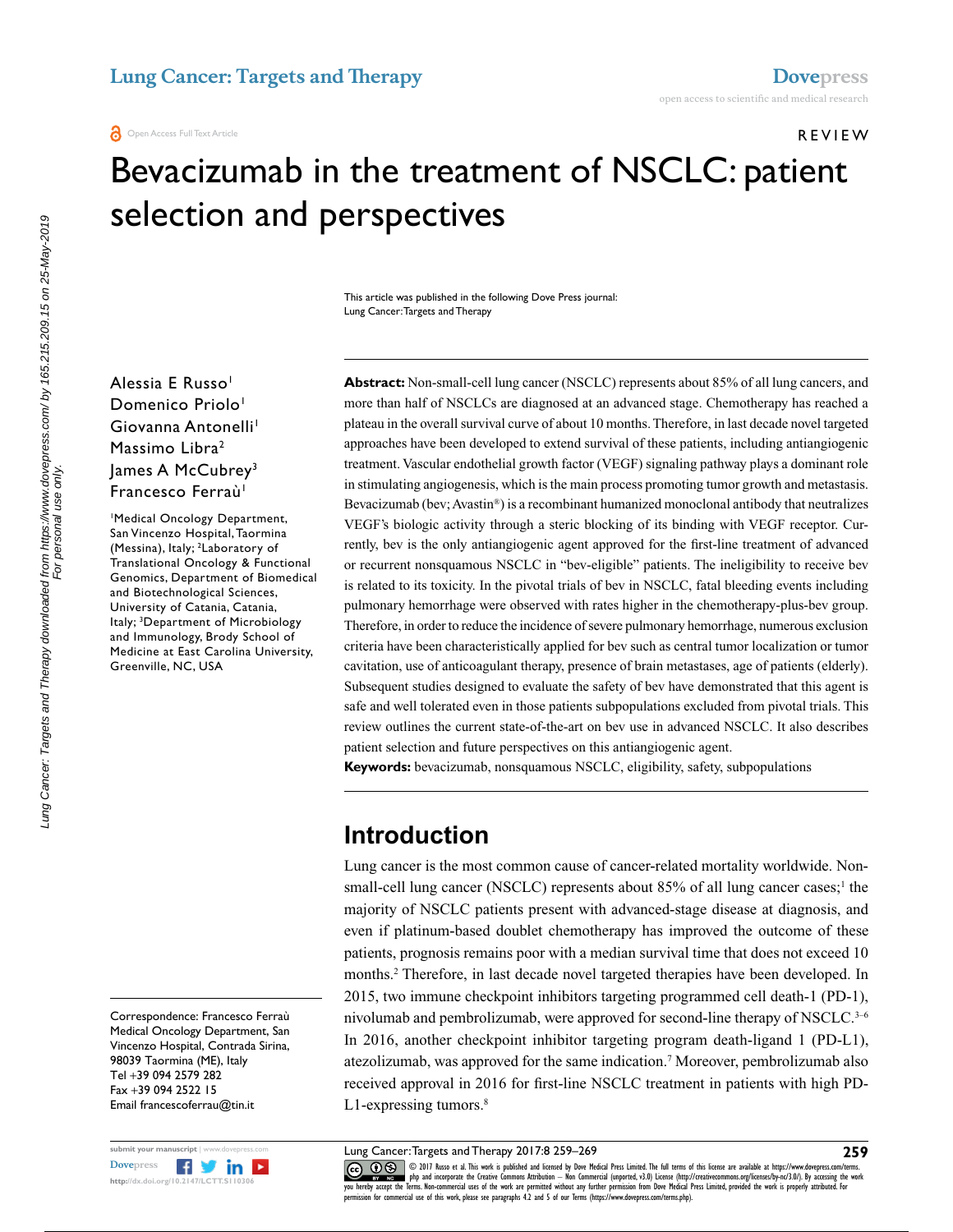Angiogenesis inhibition is regarded another attractive therapeutic strategy for patients with NSCLC. In 1971, Folkman<sup>9</sup> first suggested that tumor growth was dependent on angiogenesis, a complex process in which new blood vessels form out of preexisting capillaries; the development of hypoxic regions in the tumor promotes the production of proangiogenic factors. The vascular endothelial growth factor (VEGF) signaling pathway plays a dominant role in stimulating tumor angiogenesis.10 VEGF is overexpressed by most of solid tumors, and circulating levels of VEGF are elevated in many cancers, including lung cancer.<sup>11</sup> These findings have given rise to the development of agents that block the VEGF pathway to limit tumor angiogenesis. Bevacizumab (bev, Avastin) is a recombinant, humanized monoclonal antibody that blocks VEGF.12 The Eastern Cooperative Oncology Group (ECOG) 4599 study compared the efficacy of carboplatin (carbo)/paclitaxel with or without bev in patients with advanced nonsquamous NSCLC.<sup>13</sup> The addition of bev to paclitaxel and carbo has significantly improved the median overall and progression-free survival (PFS), marking the beginning of a new paradigm for the first-line treatment of advanced or metastatic NSCLC with nonsquamous cell histology in appropriately selected patients.

This review summarizes current data and future perspectives on bev in NSCLC. It also describes evidences of its good safety profile in patient subpopulations previously considered ineligible for bev, underlining that the selection of patients able to receive bev is currently based only on two valid eligibility criteria (NSCLC with nonsquamous histology and no history of clinically significant hemoptysis), considering the lack of valid biomarkers predictive of response to treatment with antiangiogenic therapy.

## **The role of tumor angiogenesis in NSCLC**

Tumor growth and spread is dependent on the formation of new blood vessels out of preexisting capillaries;<sup>9,14</sup> this process, termed tumor angiogenesis, is largely mediated by the hypoxia-inducible factor (HIF)-1α which promotes transcription of proangiogenic genes encoding proteins such as VEGF, basic fibroblast growth factor, angiopoietins, interleukin-8, and placental growth factor, under hypoxic conditions.<sup>15,16</sup> The overexpression of these proangiogenic factors stimulates resident endothelial cells to proliferate and migrate to form new capillary tubes.17,18 Bone-marrow-derived angiogenic cells are also recruited by tumor-associated stroma.<sup>19</sup>

The VEGF signaling pathway plays a dominant role in tumor angiogenesis. Its consists of five ligands (VEGF-A,

VEGF-B, VEGF-C, VEGF-D, and placental growth factor) and three VEGF tyrosine kinase receptors (VEGFR-1, VEGFR-2, and VEGFR-3). VEGFR-2 is the major mediator of VEGF-driven responses in endothelial cells.20 VEGF is overexpressed by a majority of solid tumors, and circulating levels of VEGF are elevated in many cancer patients, including those with lung cancer.<sup>11</sup> It has been demonstrated that levels of VEGF correlate significantly with increased angiogenesis, poor prognosis, and lymph node metastasis in patients with NSCLC.<sup>21-25</sup> Furthermore, Chen et al<sup>26</sup> have found that microvessel density, an indirect measure of angiogenesis, was higher in NSCLC tumor specimens from patients with advanced-stage than those with early-stage NSCLC, and it was also higher in patients with lymph node metastases than in those with no metastases. In addition, in a recent paper analyzing the role VEGFR2 expression in NSCLC cells lines, it has been shown that VEGF-dependent VEGFR2 activation was relevant in a subset of NSCLC cells and was associated with increased tumor cell proliferation.<sup>27</sup>

Currently, the most established approach for limiting tumor angiogenesis is blockade of the VEGF pathway using monoclonal antibodies or tyrosine kinase inhibitors.

## **bev in the treatment of NSCLC**

bev is a recombinant humanized monoclonal IgG1 antibody comprising amino acid sequences which are about 93% human and 7% murine. It has high affinity in binding with all VEGF-A isoforms circulating in blood and neutralizes VEGF's biologic activity through a steric blocking of its binding with VEGFR.

bev was approved for first-line treatment of bev-eligible patients with advanced nonsquamous NSCLC in combination with chemotherapy according to results of two Phase III trials (Table 1). In the randomized Phase III trial ECOG 4599, 878 patients with recurrent or advanced NSCLC (stage IIIB or IV) were randomized to receive carbo/paclitaxel with or without bev.13 Chemotherapy was administered every 3 weeks for six cycles and bev was administered at 15 mg/ kg every 3 weeks until evidence of disease progression or unacceptable toxicity. Patients with squamous-cell tumors, brain metastases, clinically significant hemoptysis, or inadequate organ function or performance status ECOG >1 were excluded. Improvement of overall survival (OS), PFS and objective response rate (ORR) were observed for the combination of bev and chemotherapy. Specifically, the median survival was 12.3 months in patients treated with chemotherapy plus bev, as compared with 10.3 months in the chemotherapy-alone group (hazard ratio (HR) for death,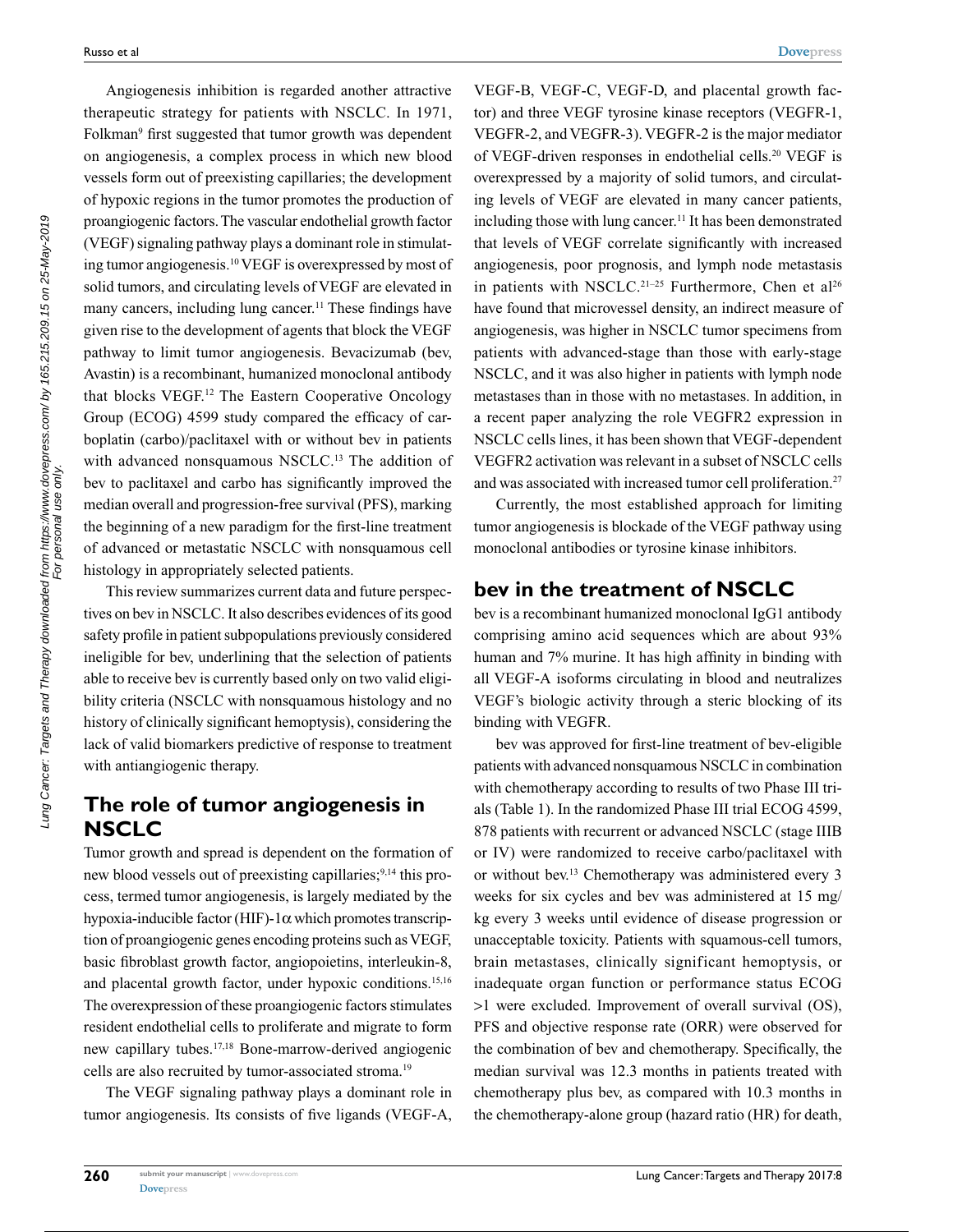| <b>Table I</b> Pivotal Phase III studies of bev in NSCLC: ECOG4599 and AVAiL |  |  |  |
|------------------------------------------------------------------------------|--|--|--|
|------------------------------------------------------------------------------|--|--|--|

|                             | <b>ECOG 459913</b>                    | AVAiL <sup>28</sup>                                  |  |
|-----------------------------|---------------------------------------|------------------------------------------------------|--|
| <b>Eligibility criteria</b> |                                       |                                                      |  |
| Diagnoses                   | Stage IIIB, IV, or recurrent          | Stage IIIB, IV, or recurrent                         |  |
| Histology                   | No predominantly squamous-cell cancer | Only nonsquamous NSCLC                               |  |
| Age                         | $\geq$   8 years                      | $\geq$   8 years                                     |  |
| <b>Performance Status</b>   | ECOG <sub>0-1</sub>                   | ECOG <sub>0-1</sub>                                  |  |
| Main exclusion criteria     | - Significant hemoptysis              | - Significant hemoptysis                             |  |
|                             | $-$ CNS metastases                    | - CNS metastases                                     |  |
|                             | - Hemorrhagic diathesis               | - History of thrombotic or hemorrhagic disorders     |  |
|                             | - Coagulopathy                        | - Therapeutic anticoagulation                        |  |
|                             | - Therapeutic anticoagulation         | - Use of aspirin                                     |  |
|                             | - Use of aspirin                      | - Uncontrolled hypertension                          |  |
|                             | - Uncontrolled hypertension           | - Tumors invading or abutting<br>major blood vessels |  |
| <b>Treatment arms</b>       | Arm 1: bev + carbo + pac              | Arm 1: $cis + gem + bev$ 7.5 mg/kg                   |  |
|                             | Arm 2: $\text{carbo} + \text{pac}$    | Arm 2: $cis + gem + bev$ 15 mg/kg                    |  |
|                             |                                       | Arm 3: $cis + gem + placebo$                         |  |
| <b>Primary endpoint</b>     | OS                                    | <b>PFS</b>                                           |  |
| <b>Results</b>              | Improvement in OS, PFS, ORR with bev  | Improvement in PFS and ORR with both doses of bev    |  |
|                             |                                       | No significant difference in OS                      |  |

**Abbreviations:** bev, bevacizumab; carbo, carboplatin; cis, cisplatin; CNS, central nervous system; ECOG, Eastern Cooperative Oncology Group; gem, gemcitabine; NSCLC, non-small-cell lung cancer; ORR, objective response rate; OS, overall survival; pac, paclitaxel; PFS, progression-free survival.

0.79;  $p=0.003$ ). The median PFS in the two groups was 6.2 and 4.5 months, respectively (HR for disease progression, 0.66;  $p<0.001$ ), with corresponding response rates of  $35%$ and 15% (*p*<0.001). Rates of clinically significant bleeding were 4.4% and  $0.7\%$ , respectively ( $p<0.001$ ). There were 15 treatment-related deaths in the chemotherapy-plus-bev group, including 5 from pulmonary hemorrhage.

In the randomized, placebo-controlled, Phase III trial Avastin in Lung Cancer (AVAiL), 1,043 patients with advanced (stage IIIB, with supraclavicular lymph node metastasis or malignant pleural or pericardial effusion, or stage IV) or recurrent nonsquamous NSCLC were randomized to receive cisplatin (cis) and gemcitabine (gem) for up to six cycles plus low-dose bev (7.5 mg/kg), high-dose bev (15 mg/kg), or placebo every 3 weeks until disease progression.<sup>28</sup> PFS was significantly prolonged with both doses of bev; the HRs for PFS were 0.75 (median PFS, 6.7 vs 6.1 months for placebo;  $p=0.003$ ) in the low-dose group and 0.82 (median PFS, 6.5) vs 6.1 months for placebo;  $p=0.03$ ) in the high-dose group compared with placebo. ORRs were 20.1%, 34.1%, and 30.4% for placebo, low-dose bev, and high-dose bev plus cis and gem, respectively. No significant difference in OS was observed, possibly because of high use of efficacious secondline therapies.<sup>29</sup> The rates of  $\geq$  grade 3 hypertension, vomiting, neutropenia, bleeding, and proteinuria were modestly higher in the bev arms than in the placebo arm.

Analyzing the results of five randomized clinical trials (2,252 patients) comparing platinum-based chemotherapy

doublets with or without bev in the first-line setting, Lima et al2 showed that the addition of bev to chemotherapy resulted in a significant improvement in both PFS (absolute benefit of 1.4 months in median) and response rate (RR) (absolute difference of 16%). Moreover, it has been also observed that there is a small homogeneous but significant OS improvement with an 11% reduction in risk of death, but with an estimated absolute benefit of less than 1 month in median survival.

The randomized, open-label, Phase III PRONOUNCE trial compared the efficacy and safety of pemetrexed + carbo followed by pemetrexed (Pem  $+$  Cb) with paclitaxel  $+$  carbo + bev followed by bev (Pac +  $Cb$  + Bev) in patients with advanced nonsquamous NSCLC. The primary endpoint was PFS without grade 4 adverse events (G4PFS). Secondary endpoints included OS, PFS, RR, safety, and tolerability. Pem + Cb did not produce significantly better G4PFS compared with  $Pac + Cb + Bev$ . Pem + Cb was not superior in PFS, OS, or ORR compared with Pac  $+$  Cb  $+$  Bev. Both regimens were well tolerated, although toxicity profiles differed.<sup>30</sup>

The emerging role of pemetrexed in treatment of nonsquamous NSCLC has aroused great interest in evaluating this agent in combination with bev. In the Phase III POINT-BREAK trial, 939 patients were randomized to receive pemetrexed– carbo –bev, followed by pemetrexed plus bev in maintenance therapy or paclitaxel– carbo –bev followed by maintenance therapy with bev alone.<sup>31</sup> PFS was statistically significantly longer for pemetrexed– carbo –bev than for paclitaxel– carbo –bev group (6.0 vs 5.6 months; HR,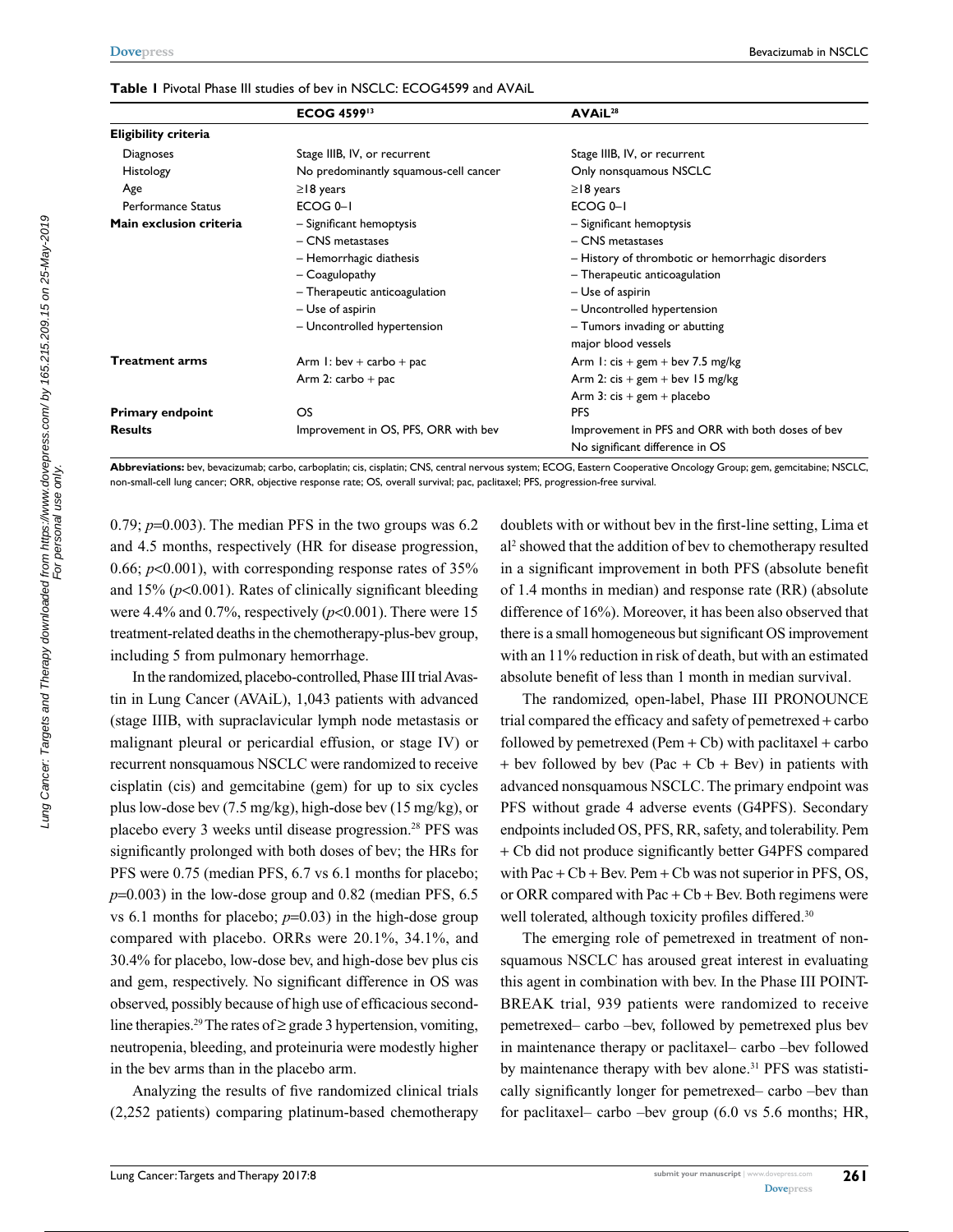0.83; 95% confidence interval [CI], 0.71–0.96; *p*=0.012). Median PFS for the maintenance population was 8.6 months for pemetrexed– carbo –bev and 6.9 months for paclitaxel– carbo –bev groups. However, improvements in PFS did not translate into an OS advantage.

In the Phase III AVAPERL trial, 376 patients received four cycles of chemotherapy with cis, pemetrexed, and bev; those achieving response or stable disease were randomly assigned to maintenance therapy with bev or bev plus pemetrexed. A significant PFS benefit was associated with bev plus pemetrexed maintenance compared with bev alone, and the combination was well tolerated.32 However, this study had some limitations that should be considered. First, survival data were based on selected patients who were eligible for bev and maintenance therapy. Second, there was no arm with pemetrexed alone as maintenance therapy.

Recently, treatment with dose-dense pemetrexed, gem, and bev demonstrated promising efficacy and manageable safety profile in patients with untreated advanced NSCLC.<sup>33</sup>

Several trials have been designed to define bev's role in maintenance beyond progression and in an adjuvant setting. Nadler et al<sup>34</sup> have retrospectively analyzed US Oncology network's electronic medical records, dividing patients with advanced nonsquamous NSCLC treated from July 2006 through June 2008, in two cohorts based on whether or not they received bev monotherapy to progression (BTP) after completion of first-line chemotherapy plus bev. From the total 498 patients, 403 received first-line chemotherapy plus bev: 154 received BTP, 249 did not. Longer PFS and OS times were observed in patients who received BTP than in those who received no BTP (median OS, 20.9 months vs 10.2 months; median PFS, 10.3 months vs 6.5 months). Therefore, continued VEGF suppression led to more favorable clinical outcomes. According to promising results of this retrospective analysis, the multicenter, open-label, randomized, Phase IIIb AvaALL trial has randomized patients with advanced nonsquamous NSCLC whose disease has progressed after four to six cycles of first-line treatment with bev plus a platinum-based doublet and a minimum of two cycles of bev (monotherapy) maintenance treatment to standard second-line therapy (pemetrexed, docetaxel, or erlotinib) with or without bev. The primary endpoint was OS. Secondary endpoints included the 6-month, 12-month, and 18-month OS rates, PFS, and time to progression at second and third progressive disease, response rate, disease control rates, and duration of response at second and third progressive disease. The study has been completed, but results are not yet available.35

The ECOG E1505 study is currently assessing if adjuvant chemotherapy is more effective with or without bev in treating patients with completely resected stage IB–IIIA NSCLC.36

About 20% of advanced NSCLC cases harbors somatic mutations in the tyrosine kinase domain of *EGFR* gene. In these patients, the standard first-line treatments are the EGFR-tyrosine kinase inhibitors, such as gefitinib, erlotinib, or afatinib. Most of these patients develop resistance and relapse within about 1 year of initiation of an EGFR-tyrosine kinase inhibitor. Consequently, it is important to develop new combination strategies to delay this resistance. Preclinical data have showed that EGFR and VEGF share a common downstream pathway, suggesting the important role of VEGF in the resistance to EGFR blockade. The combination of erlotinib and bev showed very interesting clinical results. The JO25567 study is an open-label, randomized, multicenter, Phase II study that was conducted in Japan in order to assess the efficacy and safety of the combination of erlotinib and bev compared with erlotinib alone as first-line regimen in patients with nonsquamous NSCLC with activating EGFR mutation-positive disease. Median PFS (primary endpoint) was 16 months with erlotinib plus bev and 9.7 months with erlotinib alone (HR 0.54, 95% CI, 0.36–0.79; log-rank test *p*=0.0015);37 the BELIEF study (bev and ErLotinib In EGFR Mut + NSCLC) is the European ongoing equivalent clinical trial.<sup>38</sup>

A randomized, double-blind, placebo-controlled Phase III study (ATLAS) enrolled 1,157 patients with NSCLC (stage IIIB with malignant pleural effusion, stage IV, or recurrent) to receive maintenance bev every 3 weeks with or without erlotinib after four cycles of platinum-based chemotherapy plus bev.39 The addition of erlotinib to bev significantly improved PFS but not OS. Moreover, during the postchemotherapy phase, there were more adverse events (AEs) overall, more grade 3 and 4 AEs (mainly rash and diarrhea), more serious AEs, and more AEs leading to erlotinib/placebo discontinuation in the bev/erlotinib arm than the bev/placebo arm. A second randomized Phase III trial (the Bevacizumab/Tarceva (BeTa) lung trial) evaluated the addition of erlotinib to bev as second-line therapy in patients with recurrent or refractory NSCLC.40 The combination therapy significantly improved PFS (3.4 vs 1.7 months; HR, 0.62, 95% CI, 0.52–0.75) and elevated the disease control rate (45% vs 34%) compared with erlotinib alone. However, there was no significant difference in OS between the two groups (9.3 vs 9.2 months; HR, 0.97, 95% CI, 0.80–1.18; *p*=0.758). In the BeTa trial, 355 (56%) patients were screened for EGFR mutations, and only 30 were positive (12 in the combination group and 18 in

Lung Cancer: Targets and Therapy downloaded from https://www.dovepress.com/ by 165.215.209.15 on 25-May-2019<br>For personal use only. Lung Cancer: Targets and Therapy downloaded from https://www.dovepress.com/ by 165.215.209.15 on 25-May-2019 For personal use only.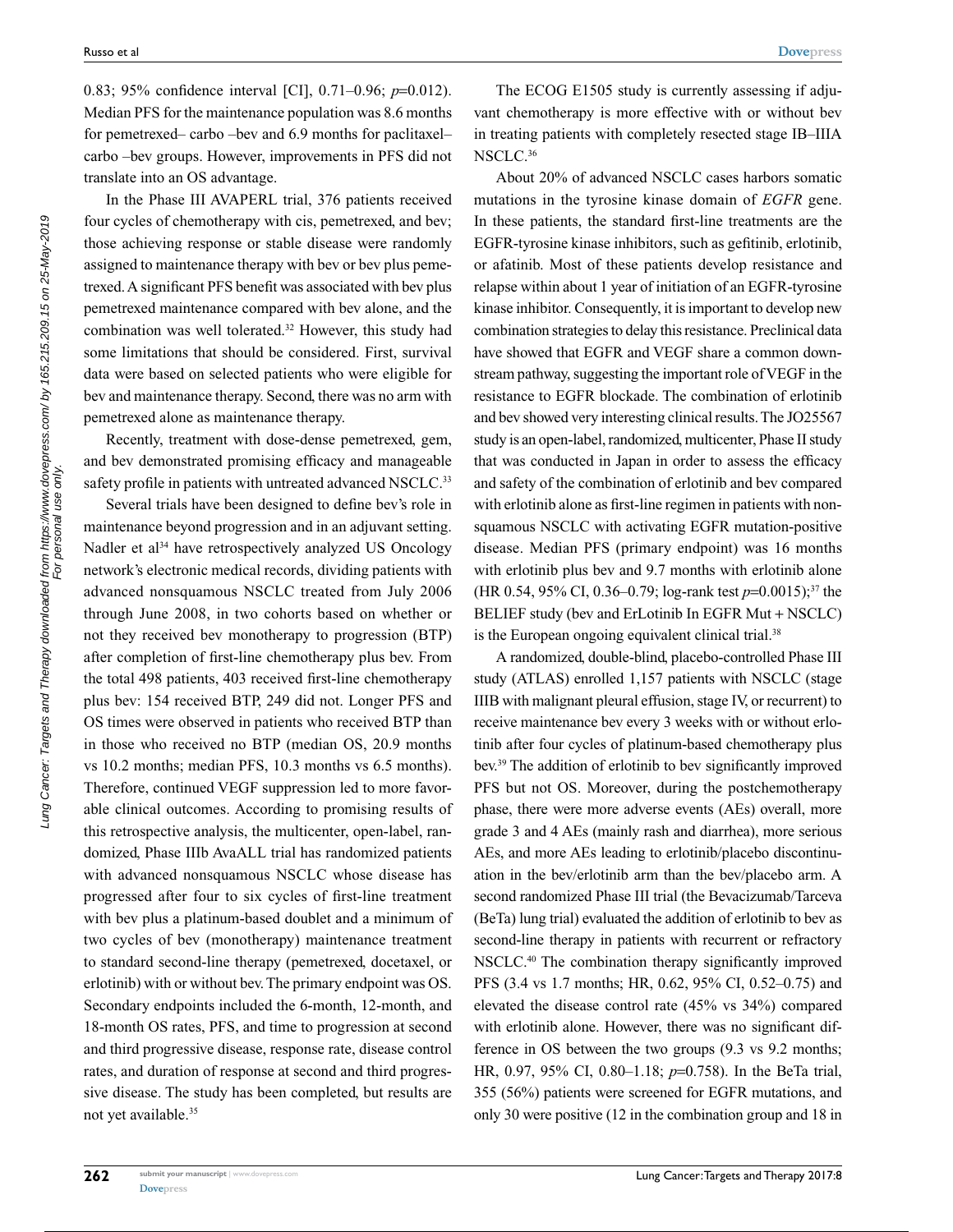the Erl group). Although the subgroup analysis data indicated a benefit in favor of patients with mutant EGFR compared with those with wild-type EGFR, the difference did not reach significance ( $p=0.1826$ ). The ongoing randomized Phase III BEVERLY trial is evaluating if the first-line combination of erlotinib plus bev is better in terms of PFS than erlotinib alone in 200 Caucasian patients with NSCLC harboring activating EGFR mutations.41 The abovementioned randomized trials are summarized in Table 2.

## **Patient selection and future perspectives**

The use of bevis indicated in selected patients only, because of its toxicity. Generally in subjects with NSCLC, it is safe and well tolerated.<sup>42–46</sup> The most common AEs are hypertension, proteinuria, and epistaxis. Infrequent serious AEs include neutropenia complications, thromboembolic events, and pulmonary hemorrhage.

Hypertension appears to be dose dependent and related to increased peripheral vascular resistance induced by microcapillary rarefaction due to the inhibition of proangiogenic factors stimulating resident endothelial cells to proliferate and migrate to form new capillary tubes.47 Another potential pathogenetic mechanism may be decreased production of nitric oxide induced by bev. Decreased serum levels of nitric oxide cause constriction of the vasculature and a reduction in sodium ion renal excretion, leading to increased blood pressure.48

#### **Table 2** Randomized Phase III trials of bev in NSCLC

Bleeding in bev-treated patients may be related to inhibition of the endothelial repair processes mediated by VEGF and tumor erosion of vessels.

In order to reduce the incidence of severe hemorrhage, the first randomized clinical trials of bev in NSCLC excluded: 1) subjects with squamous histology; 2) subjects with significant hemoptysis; 3) subjects with tumors invading or abutting major blood vessels or with central tumor localization or with tumor cavitation, based on a radiological assessment; 4) subjects with hemorrhagic disorders or in treatment with anticoagulant therapy; 5) subjects with brain metastases; 6) subjects with ECOG>1; and 7) elderly patients (age  $\geq 75$ years). In these last couple of years, the scientific community is speculating if some of these exclusion criteria for bev could be too precautionary or scientifically not so much valid, leading clinicians to inappropriately avoiding the use of bev in patients who might benefit from it.<sup>49,50</sup>

No statistically significant association was found between baseline or on-treatment cavitation tumor and severe pulmonary hemorrhage incidence in bev-treated patients.<sup>50</sup> Similarly, central tumor location has not been shown to be a consistent predictive factor for severe pulmonary hemorrhage in these patients.<sup>51,52</sup>

Major blood vessel infiltration and bronchial vessel infiltration, encasement, and abutting may predict pulmonary hemorrhage. However, their valuation is an individual assessment, and divergence between trained observers may occur even when radiological criteria are standardized. In

| <b>Study name</b>       | Treatment arms                     | Total pts (n)<br>Pts (n) arm 1<br>Pts $(n)$ arm 2 | <b>Outcomes</b>                                        | <b>Safety</b>                                             |
|-------------------------|------------------------------------|---------------------------------------------------|--------------------------------------------------------|-----------------------------------------------------------|
| ECOG 4599 <sup>13</sup> | Arm $1:$ bev + carbo + pac         | 878                                               | Improvement in OS, PFS, ORR with bev                   | Rates of significant bleeding:                            |
|                         | Arm 2: $\text{carbo} + \text{pac}$ | 444<br>434                                        | HR (95% CI) for OS = 0.79 (0.67 to 0.92);<br>$p=0.003$ | 4.4% (arm 1) vs 0.7%<br>$\frac{1}{2}$                     |
|                         |                                    |                                                   | HR (95% CI) for PFS = 0.66 (0.57 to 0.77);<br>p<0.001  | 15 treatment-related deaths<br>with bev (5 from pulmonary |
|                         |                                    |                                                   | ORR: 15 % (arm 1) vs 35% (arm 2)<br>(b<0.001)          | hemorrhage)                                               |
| AVAiL <sup>28</sup>     | Arm 1: $cis + gem + bev$           | 1,043                                             | Improvement in PFS and ORR with both                   | Similar incidence of grade 3                              |
|                         | $7.5 \text{ mg/kg}$                | 345                                               | doses of bev. Limited follow-up for OS                 | or greater AEs                                            |
|                         | Arm 2: $cis + gem + bev$           | 35 I                                              | analysis                                               |                                                           |
|                         | 15 mg/kg                           | 347                                               | HR (95% CI) for PFS arm 1=0.75 (0.62 to                |                                                           |
|                         | Arm 3: $cis + gem + placebo$       |                                                   | 0.91); $p=0.003$                                       |                                                           |
|                         |                                    |                                                   | HR (95% CI) for PFS arm 2=0.82 (0.68 to                |                                                           |
|                         |                                    |                                                   | 0.98); $p=0.03$                                        |                                                           |
|                         |                                    |                                                   | ORR: 20.1% (arm 3) vs 34.1% (arm 1,                    |                                                           |
|                         |                                    |                                                   | $p<0.0001$ ) vs 30.4% (arm 2, $p=0.0023$ )             |                                                           |

(*Continued*)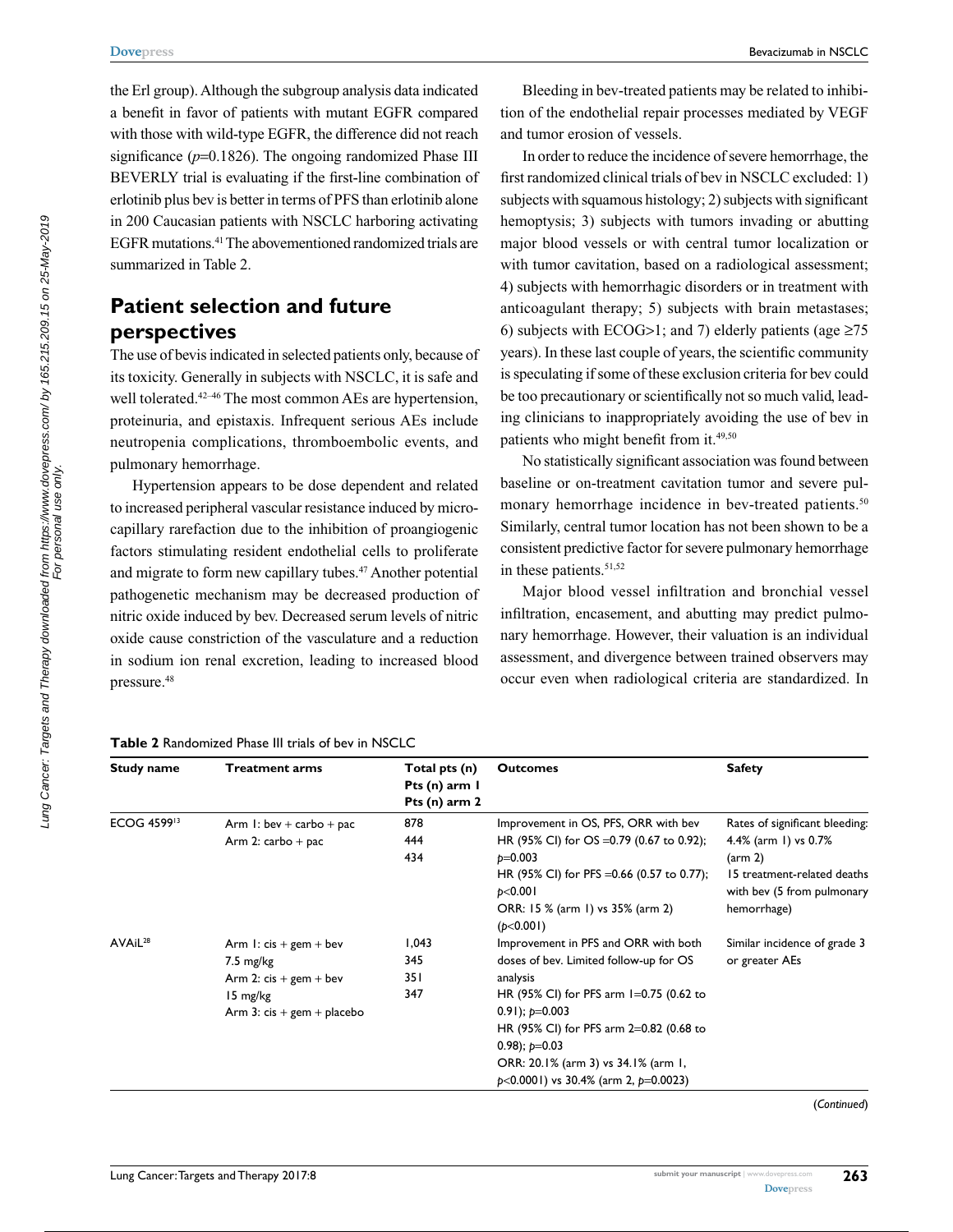#### **Table 2** (*Continued*)

| <b>Study name</b>        | <b>Treatment arms</b>                                                         | Total pts (n)<br>Pts (n) arm I<br>Pts (n) arm 2 | <b>Outcomes</b>                                                                                            | <b>Safety</b>                                        |
|--------------------------|-------------------------------------------------------------------------------|-------------------------------------------------|------------------------------------------------------------------------------------------------------------|------------------------------------------------------|
| PRONOUNCE <sup>30</sup>  | Arm 1: pem + carbo followed<br>by pem maintenance<br>Arm 2: pac + carbo + bev | 36 I<br>182                                     | Similar PFS, OS, and ORR<br>HR (95% CI) for PFS = 1.06 (0.84 to 1.35);<br>$p=0.610$                        | Tolerated but differed in<br>their toxicity profiles |
|                          | followed by bev maintenance                                                   | 179                                             | HR (95% CI) for $OS = 1.07$ (0.83 to 1.36);<br>$p=0.615$<br>ORR: 23.6% arm 1 vs 27.4% arm 2<br>$(p=0.414)$ |                                                      |
| POINTBREAK <sup>31</sup> | Arm 1: pem +carbo + bev                                                       | 939                                             | Improvement in PFS with arm I                                                                              | Tolerated but differed in                            |
|                          | followed by $pem + bev$<br>maintenance                                        | 472                                             | No significant difference in OS<br>HR (95% CI) for PFS = 0.83 (0.71 to 0.96);                              | their toxicity profiles                              |
|                          | Arm 2: pac + carbo + bev                                                      | 467                                             | $p=0.012$                                                                                                  |                                                      |
|                          | followed by bev maintenance                                                   |                                                 | HR (95% CI) for $OS = 1.00$ (0.86 to 1.16);<br>$p=0.949$                                                   |                                                      |
| AVAPERL <sup>32</sup>    | $bev + cis + pem (induction)$                                                 | 376                                             | Improvement in PFS with arm 2                                                                              | No new safety signals were                           |
|                          | if response or stable disease                                                 |                                                 | HR (95% CI) for PFS from random                                                                            | observed                                             |
|                          | arm 1: bev maintenance                                                        | 125                                             | assignment = 0.48 (0.35 to 0.66); $p<0.001$                                                                |                                                      |
|                          | $arm 2: bev + pem maintenance$                                                | 128                                             | OS from random assignment: 12.8 months                                                                     |                                                      |
|                          |                                                                               |                                                 | (arm 1), it was not yet reached in arm 2.                                                                  |                                                      |
| AvaALL <sup>35</sup>     | Progressive disease on first-line                                             | 487                                             | Results are not yet available                                                                              | Results are not yet available                        |
|                          | treatment with 4-6 cycles                                                     |                                                 |                                                                                                            |                                                      |
|                          | of bev + platinum-doublet                                                     |                                                 |                                                                                                            |                                                      |
|                          | and at least 2 cycles of bev<br>maintenance:                                  |                                                 |                                                                                                            |                                                      |
|                          | Arm $1:$ bev + standard-of-                                                   |                                                 |                                                                                                            |                                                      |
|                          | care (erlo or doce or pem) as                                                 |                                                 |                                                                                                            |                                                      |
|                          | second-line treatment                                                         |                                                 |                                                                                                            |                                                      |
|                          | Arm 2: Standard of care (erlo                                                 |                                                 |                                                                                                            |                                                      |
|                          | or doce or pem) as second-line<br>treatment                                   |                                                 |                                                                                                            |                                                      |
| <b>ECOG E150536</b>      | Arm 1: adjuvant chemotherapy                                                  |                                                 | This study is ongoing, but not recruiting                                                                  |                                                      |
|                          | $+$ bev                                                                       |                                                 | participants                                                                                               |                                                      |
|                          | Arm 2: adjuvant chemotherapy                                                  |                                                 |                                                                                                            |                                                      |
| ATLAS <sup>39</sup>      | $Bev + platinum-doublet$                                                      | l 145                                           | Improvement in PFS but not in OS                                                                           | Higher degree of toxicity                            |
|                          | (induction)                                                                   | 373                                             | HR (95% CI) for PFS from random                                                                            | with arm 2                                           |
|                          | Arm 1: bev maintenance                                                        | 370                                             | assignment = 0.708 (0.580 to 0.864);                                                                       |                                                      |
|                          | Arm 2: bev $+$ erlo maintenance                                               |                                                 | p<0.001<br>HR (95% CI) for OS from random                                                                  |                                                      |
|                          |                                                                               |                                                 | assignment = 0.917 (0.698 to 1.205);                                                                       |                                                      |
|                          |                                                                               |                                                 | $p=0.5341$                                                                                                 |                                                      |
| $BeTa^{40}$              | As second-line therapy:                                                       | 636                                             | PFS and DCR seem to be better in arm I                                                                     | Mild toxicity with arm I                             |
|                          | Arm 1: $erlo + bev$                                                           | 319                                             | but they cannot be defined as significant                                                                  |                                                      |
|                          | Arm 2: erlo + placebo                                                         | 317                                             | No significant difference in OS                                                                            |                                                      |
|                          |                                                                               |                                                 | HR (95% CI) for OS = 0.97 (0.80 to 1.18);                                                                  |                                                      |
|                          |                                                                               |                                                 | $p=0.7583$                                                                                                 |                                                      |
|                          |                                                                               |                                                 | HR (95% CI) for PFS = 0.62 (0.52 to 0.75)                                                                  |                                                      |
| BEVERLY <sup>41</sup>    |                                                                               |                                                 | DCR: 45% (arm 1) vs 34% (arm 2)                                                                            |                                                      |
|                          | As first-line therapy:<br>Arm $l$ : erlo + bev                                |                                                 | This study is currently recruiting<br>participants.                                                        |                                                      |
|                          | Arm 2: $erlo + placebo$                                                       |                                                 |                                                                                                            |                                                      |
|                          |                                                                               |                                                 |                                                                                                            |                                                      |

**Abbreviations:** AE, adverse event; bev, bevacizumab; carbo, carboplatin; CI, confidence interval; cis, cisplatin; DCR, disease control rate; gem, gemcitabine; HR, hazard ratio; NSCLC, non-small-cell lung cancer; ORR, objective response rate; OS, overall survival; pac, paclitaxel; PFS, progression-free survival; pts, patients.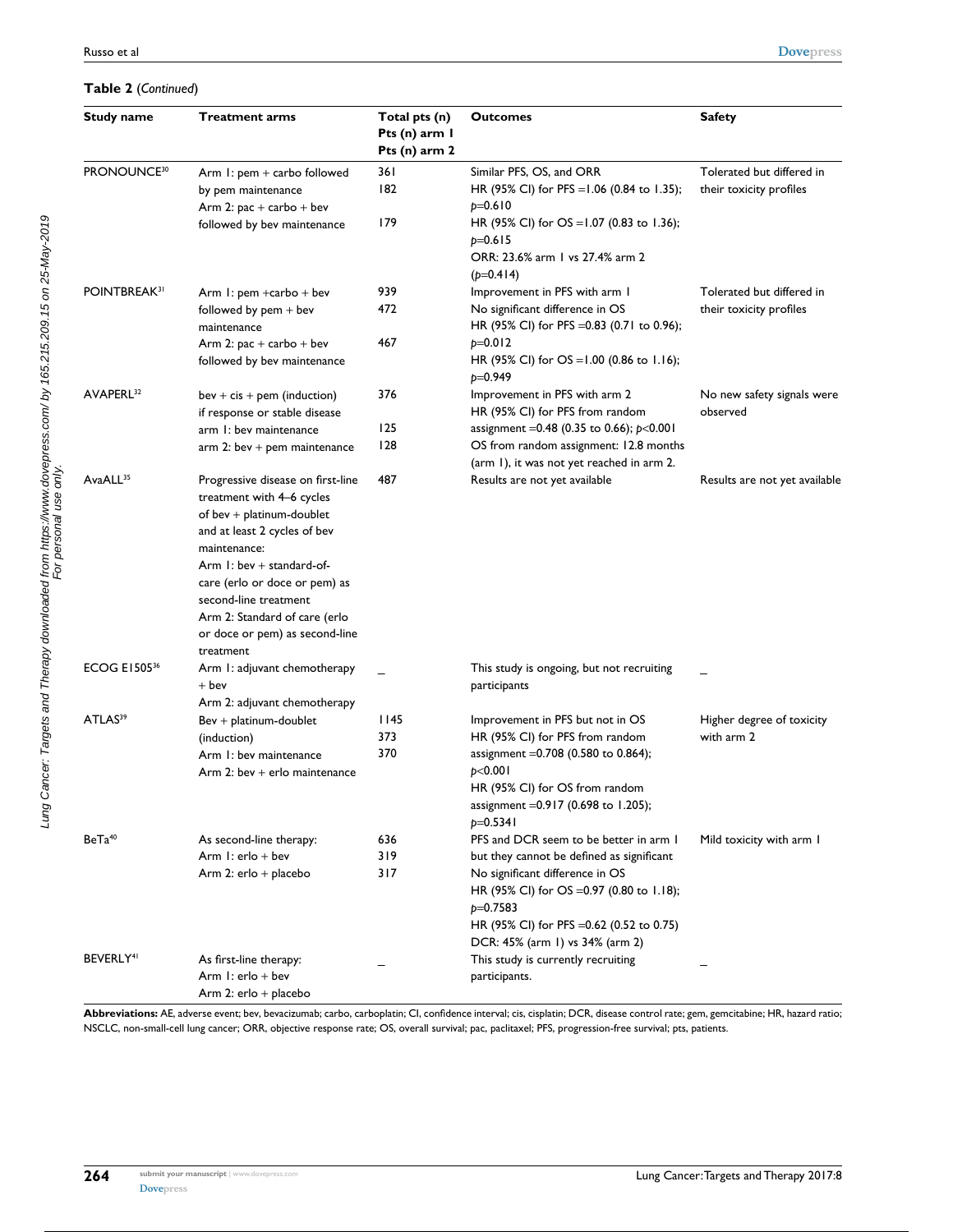particular, in the retrospective multicenter study of Barlesi et al,53 discordance in bev's eligibility decisions among radiologists and oncologists based on 150 chest computed tomography scans from patients with central NSCLC tumors has been demonstrated.

Several studies evaluated safety of bev in patients with NSCLC and brain metastases. In the Phase II PASSPORT trial, addition of bev to various chemotherapy agents or erlotinib in patients with NSCLC and treated brain metastases was found to be safe and related to a low incidence of central nervous system (CNS) hemorrhage.45 The ATLAS and BeTa trials also included patients with treated brain metastases and recorded a low rate of CNS hemorrhage, similarly.<sup>39,40</sup>

Besse et al<sup>54</sup> conducted a retrospective exploratory analysis using datasets from 17 clinical trials to assess the risk of cerebral hemorrhage in patients with brain metastases treated with bev for various solid tumors. The results of this study suggested that patients with brain metastases from advanced/ metastatic breast cancer, NSCLC, renal, and colorectal cancer should not be generally excluded from bev therapy because they present similar risk of developing cerebral hemorrhage, independent of bev therapy.

Recruiting subpopulations either excluded or underrepresented in clinical trials of bev in NSCLC (elderly aged  $≥75$ , patients with ECOG  $≥2$ , and/or patients receiving full-dose anticoagulation therapy), the Phase IV SAiL trial and observational ARIES registry have shown that severe hemorrhage incidence is low and similar to that in Phase III trials patients.42,55 The observational cohort study ARIES also showed that none of the 67 patients with brain metastasis at baseline developed CNS hemorrhage.<sup>55</sup>

Recently, analyzing the efficacy and safety of bev, pemetrexed, and carbo as induction therapy, followed by maintenance therapy with bev plus pemetrexed in nonsquamous NSCLC patients with or without brain metastases, Stefanou et al<sup>56</sup> concluded that this regimen was effective and well tolerated in advanced NSCLC, whether brain metastases were present or not.

A cost analysis of pemetrexed–platinum with maintenance vs paclitaxel– carbo –bev with maintenance in patients with lung cancer has been performed. Mean total costs per patient per month were significantly lower for pemetrexed– platinum patients compared to paclitaxel– carbo –bev patients in the setting of first-line treatment to progression in lung cancer patients with commercial or Medicare supplemental health insurance.<sup>57</sup>

Conflicting retrospective data have been generated about efficacy and safety of bev in elderly patients with NSCLC.

The elderly subset analysis of the ECOG 4599 study showed no statistically significant improvement in ORR, PFS, or OS in 224 patients aged ≥70 years (26% of cases). Grade III–IV AEs were significantly more frequent in the elderly subjects compared with the younger subjects  $(87\% \text{ vs } 61\%)$ .<sup>58</sup> In contrast, in the retrospective analysis performed on 304 elderly patients aged  $\geq 65$  years, out of a total of 1,430 patients enrolled in the AVAiL study, improved PFS, with no impact on survival and no significant toxicities, has been documented, as in the younger patients.<sup>59</sup>

Similarly, no significant difference was shown in rates of OS, PFS, and overall AEs among older and younger patient subsets in the SAiL and ARIES studies, with the exception of lower survival rates in patients aged 80 years or above vs those below 80 years of age.<sup>31,60</sup> Moreover, a recent Phase II study has documented the good safety and efficacy of carbo plus weekly paclitaxel with bev as first-line regimen for elderly NSCLC patients.<sup>61</sup> It is possible that the following factors have led to this heterogeneity of results: a higher median age for the ECOG 4599 cases than the other abovementioned studies; difficulty in distinguishing between side effects caused by bev (such as hypertension and proteinuria) and complications associated with the disease and/or age; and increased attention by clinicians to the side effects of bev, with better management in the most recent studies.<sup>62</sup>

Currently, there are no validated predictive biomarkers of response to treatment with bev according to which it could be possible to select patients with nonsquamous NSCLC without targetable molecular abnormality.<sup>63</sup> Potential biomarkers could be circulating levels of short VEGF-A isoforms, expression of neuropilin-1 and VEGFR-1 in tumors and plasma, genetic variants in VEGF-A and VEGFR, and TP53 mutations (which are associated with increased VEGF-A transcript levels).<sup>64</sup> Several recent studies suggest that these biomarkers could correlate with better clinical outcomes in NSCLC patients treated with antiangiogenesis agents.<sup>65–68</sup> These preliminary interesting results merit an additional investigation. Therefore, currently the eligibility for bev in NSCLC is based solely on clinical and histopathological features.

Future clinical developments of bev in NSCLC treatment could include its combination with immunotherapy. This novel approach could have a synergistic effect and enhance the efficacy of both treatments, according to preclinical growing evidence that proangiogenic factors modulate the immune response (both by reducing T-cell infiltration into the tumor microenvironment and through systemic effects on immune-regulatory cell function).<sup>69,70</sup>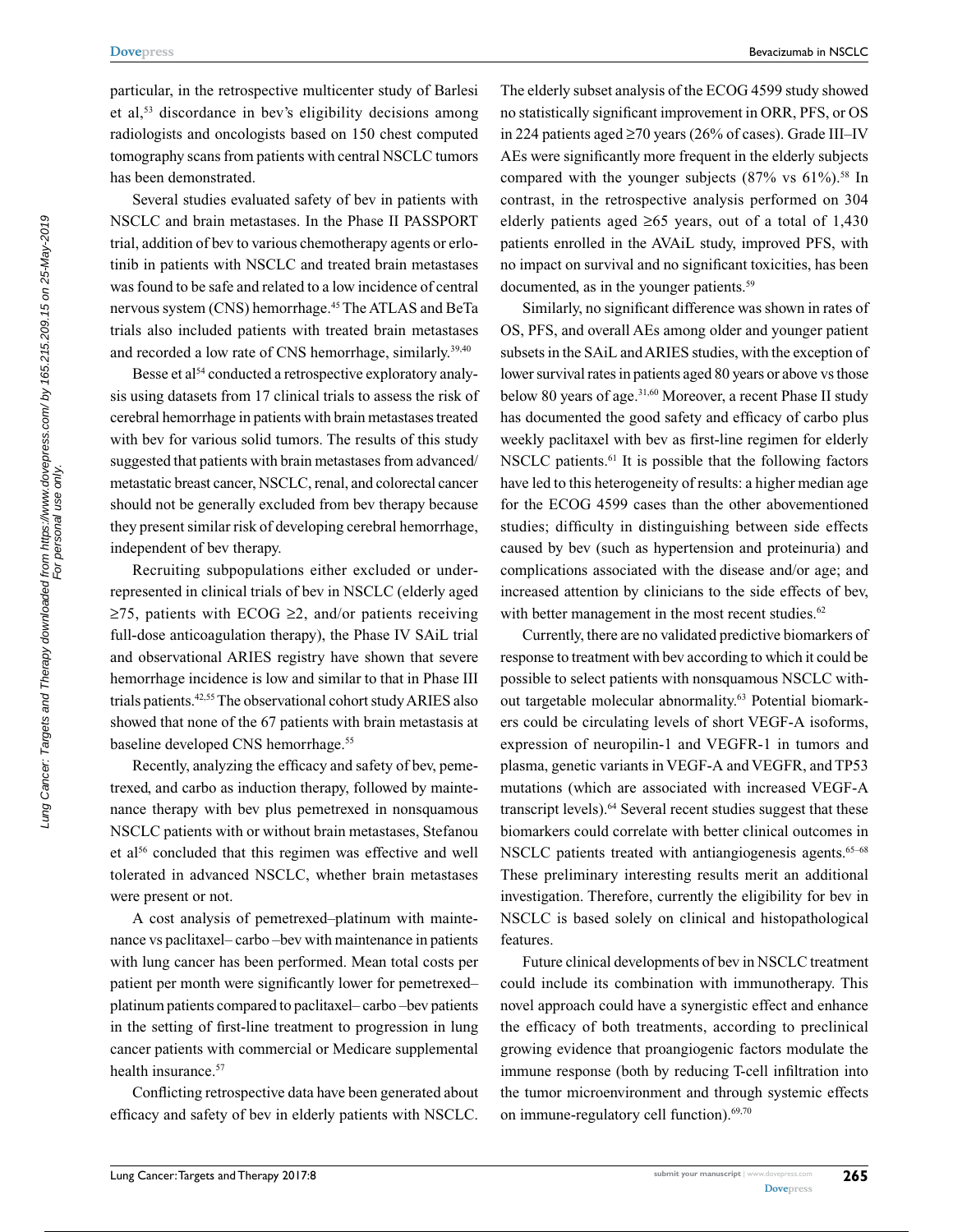Moreover, recent studies have documented that continued VEGF suppression with bev beyond progression on the first-line therapy in patients with nonsquamous NSCLC led to more favorable clinical outcomes when this agent is combined with second-line chemotherapy; positive results have been demonstrated also for bev plus pemetrexed maintenance after first-line chemotherapy with bev, carbo, and pemetrexed. Further well-conducted, large-scale trials are needed to validate these findings. Last, results of trials on efficacy of the addition of bev to adjuvant chemotherapy in patients with completely resected stage IB–IIIA NSCLC and results concerning benefit of first-line combination of erlotinib plus bev instead of erlotinib alone, in patients with NSCL, harboring activating EGFR mutations are still ongoing.

Cellular microRNAs (miRNAs) regulate gene expression through modulation of messenger RNA transcription and are involved in epigenetic regulation, metastasis, and cancer immunity. Recently, Huang et al<sup>71</sup> have evaluated the changes in microRNA profile in lung cancer cell treated with cis and pemetrexed or pemetrexed–ciaplatin with bev. There is a difference of the miRNA profile in these 2 treatment groups suggesting that they may influence the regulation of miRNA, which could be involved in the activity of chemotherapy and development of resistance.

Combretastatin A4-phosphate, fosbretabulin tromethamine, is a vascular disrupting agent that targets tumor vasculature. Combretastatin A4-phosphate plus carbo, paclitaxel, and bev appears to be a tolerable regimen with an acceptable toxicity profile in subjects with advanced NSCLC.<sup>72</sup>

In nonsquamous NSCLC, the efficacy of combination of first-line chemotherapy with onartuzumab, a monovalent monoclonal antibody that binds with the extracellular domain of the MET receptor, has been investigated. Patients with untreated stage IIIB/IV nonsquamous NSCLC, stratified by MET diagnostic status, were randomized to receive onartuzumab (15 mg/kg intravenously every 3 weeks) or placebo in combination with either paclitaxel/platinum/bev (bev cohort), or in combination with platinum/pemetrexed (pemetrexed cohort) with maintenance bev or pemetrexed and onartuzumab/placebo as appropriate. The results of this Phase II study were negative: onartuzumab does not appear to provide any additional clinical benefit when given in combination with current first-line standard-of-care chemotherapy for nonsquamous NSCLC.73

Patents for bev will soon expire in Europe and the US, and several bev biosimilars are in development.<sup>74</sup> A physician survey examined barriers to the access of bev in patients with advanced solid tumors and the potential impact of biosimilars. Lack of reimbursement and high out-of-pocket costs were cited as predominant barriers to prescribing and as common reasons for reducing the number of planned cycles. Overall, ~50% of physicians reported they "definitely" or "probably" would prescribe a bev biosimilar, if available. Efficacy and safety data in specific tumor types and lower cost were factors cited that would increase likelihood to prescribe a bev biosimilar.75

## **Conclusion**

bev has led to improved clinical outcomes when added to standard first-line chemotherapy in patients with advanced or recurrent nonsquamous NSCLC without targetable molecular abnormality. Innovative combinations of bev and its maintenance beyond disease progression in NSCLC are currently under study.

Eligibility for bev is not affected by patient age, performance status, anticoagulation therapy, and brain metastases. The only absolute contraindications to its use are squamous histology and a history of clinically significant hemoptysis. There are as yet no validated predictive biomarkers of response to treatment with antiangiogenic therapy. Therefore, there is the need for additional translational research to identify those patients who can really benefit from the use of bev, through the identification of specific response markers.

## **Disclosure**

The authors report no conflicts of interest in this work.

## **References**

- 1. Jemal A, Siegel R, Xu J, Ward E. Cancer statistics, 2010. *CA Cancer J Clin*. 2010;60(5):277–300.
- 2. Lima AB, Macedo LT, Sasse AD. Addition of bevacizumab to chemotherapy in advanced non small cell lung cancer: a systematic review and meta-analysis. *Plos One*. 2011;6(8):e22681.
- 3. Rizvi NA, Mazieres J, Planchard D, et al. Activity and safety of nivolumab, an anti-PD-1 immune checkpoint inhibitor, for patients with advanced, refractory squamous non-small-cell lung cancer (CheckMate 063): a phase 2, single-arm trial. *Lancet Oncol.* 2015;16:257–265.
- 4. Brahmer J, Reckamp KL, Baas P, et al. Nivolumab versus docetaxel in advanced squamous-cell non-small-cell lung cancer. *N Engl J Med.* 2015;373:123–135.
- 5. Borghaei H, Paz-Ares L, Horn L, et al. Nivolumab versus docetaxel in advanced nonsquamous non-small-cell lung cancer. *N Engl J Med.* 2015;373:1627–1639.
- 6. Herbst RS, Baas P, Kim DW, et al. Pembrolizumab versus docetaxel for previously treated, PD-L1-positive, advanced non-small-cell lung cancer (KEYNOTE-010): a randomised controlled trial. *Lancet.* 2016;387:1540–1550
- 7. Fehrenbacher L, Spira A, Ballinger M, et al. Atezolizumab versus docetaxel for patients with previously treated non-small-cell lung cancer (POPLAR): a multicentre, open-label, phase 2 randomised controlled trial. *Lancet.* 2016;387:1837–1846.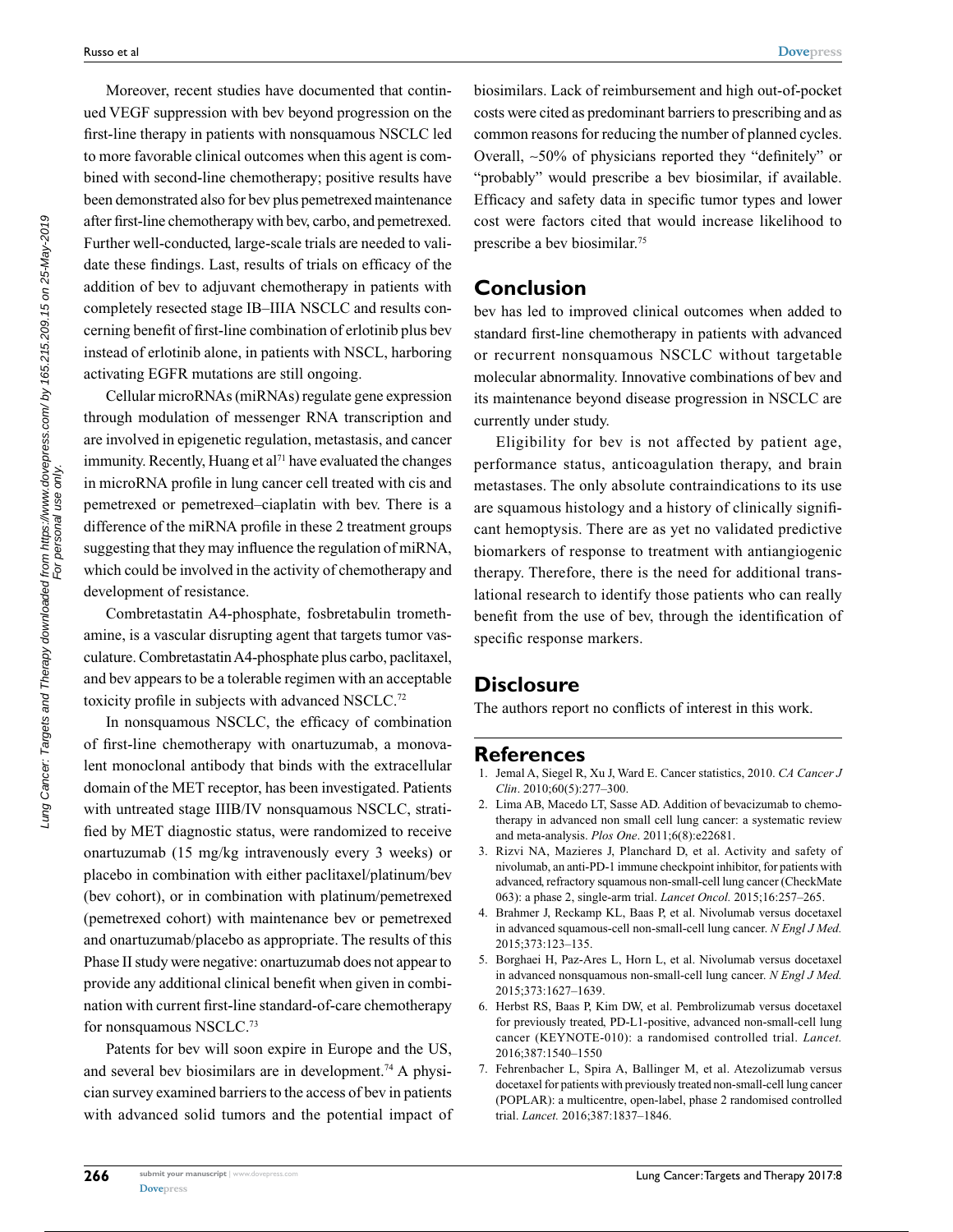- 8. Reck M, Rodríguez-Abreu D, Robinson AG, et al. Pembrolizumab versus chemotherapy for PD-L1-positive non-small-cell lung cancer. *N Engl J Med.* 2016;375:1823–1833.
- 9. Folkman J. Tumor angiogenesis: therapeutic implications. *N Engl J Med*. 1971;285(21):1182–1186.
- 10. Hanahan D, Weinberg RA. Hallmarks of cancer: the next generation. *Cell*. 2011;144:646–674.
- 11. Ferrara N. Vascular endothelial growth factor as a target for anticancer therapy. *Oncologist*. 2004;9(Suppl 1):2–10.
- 12. Willett CG, Boucher Y, di Tomaso E, et al. Direct evidence that the VEGF-specific antibody bevacizumab has antivascular effects in human rectal cancer. *Nat Med.* 2004;10(2):145–147.
- 13. Sandler A, Gray R, Perry MC, et al. Paclitaxel carboplatin alone or with bevacizumab for non-small cell lung cancer. *N Engl J Med*. 2006;355(24):2542–2550.
- 14. Folkman J. What is the evidence that tumors are angiogenesis dependent? *J Natl Cancer Inst.* 1990;82:4–6.
- 15. Carmeliet P. VEGF as a key mediator of angiogenesis in cancer. *Oncology.* 2005;69(Suppl 3):4–10.
- 16. Potente M, Gerhardt H, Carmeliet P. Basic and therapeutic aspects of angiogenesis. *Cell.* 2011;146(6):873–887.
- 17. Iruela-Arispe ML, Dvorak HF. Angiogenesis: a dynamic balance of stimulators and inhibitors. *Thromb Haemost.* 1997;78(1):672–677.
- 18. Daniel TO, Abrahamson D. Endothelial signal integration in vascular assembly. *Annu Rev Physiol.* 2000;62:649–671.
- 19. Orimo A, Gupta PB, Sgroi DC, et al. Stromal fibroblasts present in invasive human breast carcinomas promote tumor growth and angiogenesis through elevated SDF-1/ CXCL12 secretion. *Cell.*  2005;121(3):335–348.
- 20. Ferrara N, Gerber HP, LeCouter J. The biology of VEGF and its receptors. *Nat Med.* 2003;9(6):669–676.
- 21. Shikada Y, Yonemitsu Y, Koga T, et al. Platelet-derived growth factor-AA is an essential and autocrine regulator of vascular endothelial growth factor expression in non-small cell lung carcinomas. *Cancer Res.* 2005;65(16): 7241–7248.
- 22. Koukourakis MI, Giatromanolaki A, Thorpe PE, et al. Vascular endothelial growth factor/KDR activated microvessel density versus CD31 standard microvessel density in non-small cell lung cancer. *Cancer Res.* 2000;60(11):3088–3095.
- 23. O'Byrne KJ, Koukourakis MI, Giatromanolaki A, et al. Vascular endothelial growth factor, platelet-derived endothelial cell growth factor and angiogenesis in non-small-cell lung cancer. *Br J Cancer.* 2000;82(8):1427–1432.
- 24. Kojima H, Shijubo N, Yamada G, et al. Clinical significance of vascular endothelial growth factor-C and vascular endothelial growth factor receptor 3 in patients with T1 lung adenocarcinoma. *Cancer.* 2005;104(8):1668–1677.
- 25. Takizawa H, Kondo K, Fujino H, et al. The balance of VEGF-C and VEGFR-3 mRNA is a predictor of lymph node metastasis in non-small cell lung cancer. *Br J Cancer.* 2006;95(1):75–79.
- 26. Chen ZJ, Le HB, Zhang YK, Qian LY, Li WD. Microvessel density and expression of thrombospondin-1 in non-small cell lung cancer and their correlation with clinicopathological features. *J Int Med Res.*  2009;37(2):551–556.
- 27. Devery AM, Wadekar R, Bokobza SM, Weber AM, Jiang Y, Ryan AJ. Vascular endothelial growth factor directly stimulates tumour cell proliferation in non-small cell lung cancer*. Int J Oncol.* 2015;47(3):849–856.
- 28. Reck M, Von Pavel J, Zatloukal P, et al. Phase III trial of cisplatin plus gemcitabine with either placebo or bevacizumab as first-line therapy for nonsquamous non-small cell lung cancer: AVAiL. *J Clin Oncol.* 2009;27(8):1227–1234.
- 29. Reck M, von Pawel J, Zatloukal P, et al. Overall survival with cisplatingemcitabine and bevacizumab or placebo as first-line therapy for nonsquamous non-small-cell lung cancer: results from a randomised phase III trial (AVAiL). *Ann Oncol.* 2010;21(9):1804–1809.
- 30. Zinner RG, Obasaju CK, Spigel DR, et al. PRONOUNCE: randomized, open-label, phase III study of first-line pemetrexed + carboplatin followed by maintenance pemetrexed versus paclitaxel + carboplatin + bevacizumab followed by maintenance bevacizumab in patients with advanced nonsquamous non-small-cell lung cancer. *J Thorac Oncol.* 2015;10(1):134–142.
- 31. Patel JD, Socinski MA, Garon EB, et al. A randomized phase III study of pemetrexed plus carboplatin and bevacizumab followed by maintenance pemetrexed and bevacizumab versus paclitaxel plus carboplatin and bevacizumab followed by maintenance bevacizumab in patients with stage IIIB or IV nonsquamous non-small-cell lung cancer. *J Clin Oncol.* 2013;31(34):4349–4357.
- 32. Barlesi F, Scherpereel A, Rittmeyer A, et al. Randomized phase III trial of maintenance bevacizumab with or without pemetrexed after first-line induction with bevacizumab, cisplatin, and pemetrexed in advanced nonsquamous non-small-cell lung cancer: AVAPERL (MO22089). *J Clin Oncol.* 2013;31(24):3004–3011.
- 33. Schneider BJ, Kalemkerian GP, Gadgeel SM, et al. Phase II trial of dosedense pemetrexed, gemcitabine, and bevacizumab in patients with advanced, non-small-cell lung cancer. *Clin Lung Cancer.* 2017;18(3):299–302.
- 34. Nadler E, Yu E, Ravelo A, Sing A, Forsyth M, Gruschkus S. Bevacizumab treatment to progression after chemotherapy: outcomes from a U.S. community practice network. *Oncologist*. 2011;16(4):486–496.
- 35. Gridelli C, Bennouna J, de Castro J, et al. Randomized phase IIIb trial evaluating the continuation of bevacizumab beyond disease progression in patients with advanced non-squamous non-small-cell lung cancer after first-line treatment with bevacizumab plus platinum-based chemotherapy: treatment rationale and protocol dynamics of the AvaALL (MO22097) trial. *Clin Lung Cancer.* 2011;12(6):407–411.
- 36. A phase III randomized trial of adjuvant chemotherapy with or without bevacizumab for patients with completely resected stage IB  $(≥ 4 cm)$ - IIIA Non-small Cell Lung Cancer (NSCLC). Available from: [https://](https://clinicaltrials.gov/ct2/show/NCT00324805) [clinicaltrials.gov/ct2/show/NCT00324805](https://clinicaltrials.gov/ct2/show/NCT00324805). Accessed February 7, 2017.
- 37. Seto T, Kato T, Nishio M, et al. Erlotinib alone or with bevacizumab as first-line therapy in patients with advanced non-squamous nonsmall-cell lung cancer harbouring EGFR mutations (JO25567): an open-label, randomised, multicentre, phase 2 study. *Lancet Oncol.* 2014;15:1236–1244.
- 38. An open-label phase II trial of erlotinib and bevacizumab in patients with advanced non-small cell lung cancer and activating EGFR mutations. Available from: https://clinicaltrials.gov/ct2/show/NCT01562028. Accessed July 29, 2017.
- 39. Johnson BE, Kabbinavar F, Fehrenbacher L, et al. ATLAS: randomized, double-blind, placebo-controlled, phase IIIB trial comparing bevacizumab therapy with or without erlotinib, after completion of chemotherapy, with bevacizumab for first-line treatment of advanced non-small-cell lung cancer. *J Clin Oncol.* 2013;31(31):3926–3934.
- 40. Herbst RS, Ansari R, Bustin F, et al. Efficacy of bevacizumab plus erlotinib versus erlotinib alone in advanced non-small-cell lung cancer after failure of standard first-line chemotherapy (BeTa): a double-blind, placebo-controlled, phase 3 trial. *Lancet.* 2011;377(9780):1846–1854.
- 41. A randomized open-label phase 3 trial comparing bevacizumab + erlotinib vs erlotinib alone as first line treatment of patients with EGFR mutated advanced non squamous non small cell lung cancer. Available from: https://clinicaltrials.gov/ct2/show/NCT02633189. Accessed February 7, 2017.
- 42. Crinò L, Dansin E, Garrido P, et al. Safety and efficacy of first-line bevacizumab-based therapy in advanced non-squamous non-small cell lung cancer (SAiL, MO19390): a phase 4 study. *Lancet Oncol.* 2010;11(8):733–740.
- 43. Fishbach NA, Spigel D, Brahmer J, et al; ARIES investigators. Preliminary safety and effectiveness of bevacizumab (Bv)-based treatment in subpopulation of patients (pts) with non-small cell lung cancer (NSCLC) from the ARIES study: a bevacizumab Bv treatment observational cohort study (OCS). *J Clin Oncol*. 2009;27(15S):Abstract 8040.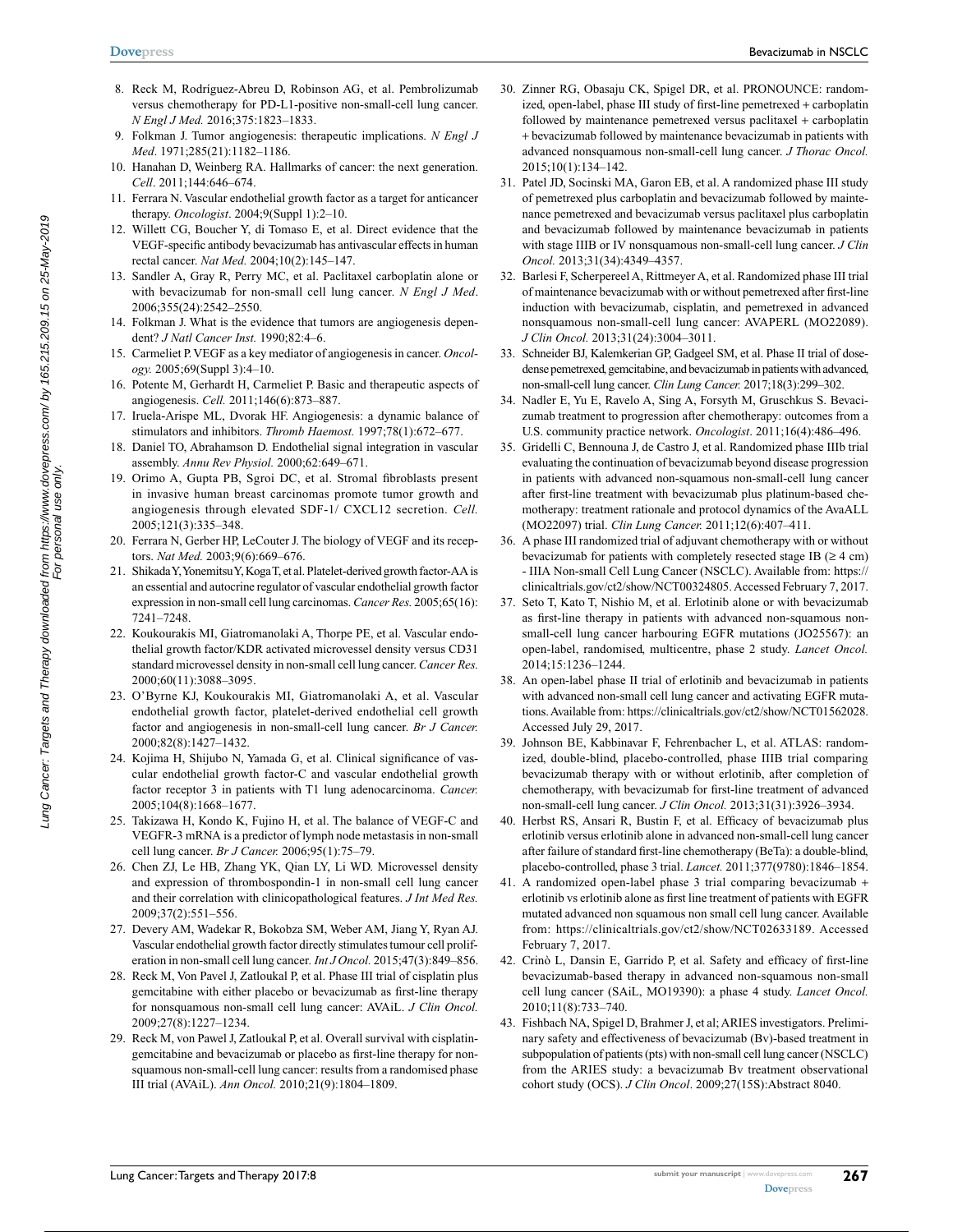- 44. Polikoff J, Hainsworth JD, Fehrenbacher L, et al. Safety of bevacizumab (Bv) therapy in combination with chemotherapy in subjects with non small cell lung cancer (NSCLC) treated on ATLAS. *J Clin Oncol*. 2008;26(15S):Abstract 8079.
- 45. Socinski MA, Langer CJ, Huang JE, et al. Safety of bevacizumab in patients with non-small cell lung cancer and brain metastases. *J Clin Oncol.* 2009;27(31):5255–5261.
- 46. Matikas A, Kentepozidis Ν, Ardavanis A, et al. Efficacy and tolerance of frontline bevacizumab-based chemotherapy for advanced non-small cell lung cancer patients: a multicenter, phase IV study of the Hellenic Oncology Research Group (HORG). *Cancer Chemother Pharmacol.* 2016;78(2):369–376.
- 47. Mourad JJ, des Guetz G, Debbabi H, Levy BI. Blood pressure rise following angiogenesis inhibition by bevacizumab. A crucial role for microcirculation. *Ann Oncol.* 2008;19(5):927–934.
- 48. Hood JD, Meininger CJ, Ziche M, Granger HJ. VEGF upregulates ecNOS message, protein, and NO production in human endothelial cells. *Am J Physiol.* 1998;274(3 Pt 2):H1054–H1058.
- 49. Takagi Y, Toriihara A, Nakahara Y, et al. Eligibility for bevacizumab as an independent prognostic factor for patients with advanced nonsquamous non-small cell lung cancer: a retrospective cohort study. *PLoS One.* 2013;8(3):e59700.
- 50. Reck M, Barlesi F, Crinò L, et al. Predicting and managing the risk of pulmonary haemorrhage in patients with NSCLC treated with bevacizumab: a consensus report from a panel of experts. *Ann Oncol.* 2012;23(5):1111–1120.
- 51. Sandler AB, Schiller JH, Gray R, et al. Retrospective evaluation of the clinical and radiographic risk factors associated with severe pulmonary hemorrhage in first-line advanced, unresectable non-small-cell lung cancer treated with carboplatin and paclitaxel plus bevacizumab. *J Clin Oncol*. 2009;27:1405–1412.
- 52. Griesinger F, Bearz A, Eberhardt W, et al. Safety of first-line bevacizumab (BV)-based therapy in the sail (MO19390) trial: central tumour location (CTL) and hypertension (HTN) in patients (PTS) with advanced non-small cell lung cancer (NSCLC). *Ann Oncol.* 2010;21(Suppl 8):viii144.
- 53. Barlesi F, Balleyguier C, Besse B, et al. Inter- and intraobserver consistency in assessing eligibility for bevacizumab (BVZ) in non-small-cell lung cancer (NSCLC) patients with centrally located tumors. *Ann Oncol*. 2010;21:1682–1686.
- 54. Besse B, Lasserre SF, Compton P, Huang J, Augustus S, Rohr UP. Bevacizumab safety in patients with central nervous system metastases. *Clin Cancer Res.* 2010;16(1):269–278.
- 55. Lynch TJ Jr, Spigel DR, Brahmer J, et al. Safety and effectiveness of bevacizumab-containing treatment for non-small-cell lung cancer: final results of the ARIES observational cohort study. *J Thorac Oncol.* 2014;9(9):1332–1339.
- 56. Stefanou D, Stamatopoulou S, Sakellaropoulou A, et al. Bevacizumab, pemetrexed and carboplatin in first-line treatment of non-small cell lung cancer patients: focus on patients with brain metastases. *Oncol Lett.* 2016;12(6):4635–4642.
- 57. Sheffield KM, Winfree KB, Muehlenbein C, et al. MINI01.19: cost analysis of pemetrexed-platinum with maintenance vs. paclitaxelcarboplatin-bevacizumab with maintenance in patients with lung cancer: topic: medical oncology. *J Thorac Oncol.* 2016;11(11S): S268.
- 58. Ramalingam SS, Dahlberg SE, Langer CJ, et al. Outcomes for elderly, advanced- stage non-small-cell lung cancer patients treated with bevacizumab in combination with carboplatin and paclitaxel: analysis of eastern cooperative oncology group trial 4599. *J Clin Oncol*. 2008;26(1):60–65.
- 59. Leighl NB, Zatloukal P, Mezger J, et al. Efficacy and safety of bevacizumab-based therapy in elderly patients with advanced or recurrent nonsquamous non-small cell lung cancer in the phase III BO17704 study (AVAiL). *J Thorac Oncol.* 2010;5(12):1970–1976.
- 60. Laskin J, Crinò L, Felip E, et al. Safety and efficacy of first-line bevacizumab plus chemotherapy in elderly patients with advanced or recurrent nonsquamous non-small cell lung cancer: safety of Avastin in lung trial (MO19390). *J Thorac Oncol.* 2012;7(1):203–211.
- 61. Miura S, Maemondo M, Iwashima A, et al. A phase II study of carboplatin plus weekly paclitaxel with bevacizumab for elderly patients with non-squamous non-small-cell lung cancer (NEJ016). *Invest New Drugs.* 2017;35(2):227–234.
- 62. Antonelli G, Libra M, Panebianco V, et al. Molecular-targeted therapy for elderly patients with advanced non-small cell lung cancer. *Oncol Lett.* 2016;11(1):3–8.
- 63. Duda DG, Ancukiewicz M, Jain RK. Biomarkers of antiangiogenic therapy: how do we move from candidate biomarkers to valid biomarkers? *J Clin Oncol.* 2010;28(2):183–185.
- 64. Kurzrock R, Stewart DJ. Exploring the benefit/risk associated with antiangiogenic agents for the treatment of non-small cell lung cancer patients. *Clin Cancer Res.* 2017;23(5):1137–1148.
- 65. Dowlati A, Gray R, Sandler AB, et al. Cell adhesion molecules, vascular endothelial growth factor, and basic fibroblast growth factor in patients with non-small cell lung cancer treated with chemotherapy with or without bevacizumab – an Eastern Cooperative Oncology Group Study. *Clin Cancer Res.* 2008;14(5):1407–1412.
- 66. Lambrechts D, Lenz HJ, de HS, Carmeliet P, Scherer SJ. Markers of response for the antiangiogenic agent bevacizumab. *J Clin Oncol.* 2013;31(9):1219–1230.
- 67. Said R, Hong DS, Warneke CL, et al. P53 mutations in advanced cancers: clinical characteristics, outcomes, and correlation between progression-free survival and bevacizumab-containing therapy. *Oncotarget.* 2013;4(5):705–714.
- 68. Schwaederle M, Lazar V, Validire P, et al. VEGFA expression correlates with TP53 mutations in non-small cell lung cancer: implications for antiangiogenesis therapy. *Cancer Res.* 2015;75(7):1187–1190.
- 69. Manegold C, Dingemans AC, Gray JE, et al. The potential of combined immunotherapy and antiangiogenesis for the synergistic treatment of advanced NSCLC. *J Thorac Oncol.* 2017;12(2):194–207.
- Martino EC, Misso G, Pastina P, et al. Immune-modulating effects of bevacizumab in metastatic non-small-cell lung cancer patients. *Cell Death Discov.* 2016;2:16025.
- 71. Huang CH, Motes H, Sharma M, Reyes EB, Kevern J. PS01.33: change in microRNA profile in lung cancer cell treated with chemotherapy cisplatin (C), pemetrexed (P) or PC with bevacizumab (B): topic: Medical oncology. *J Thorac Oncol.* 2016;11(11S):S289.
- 72. Garon EB, Neidhart JD, Gabrail NY, de Oliveira MR, Balkissoon J, Kabbinavar F. A randomized Phase II trial of the tumor vascular disrupting agent CA4P (fosbretabulin tromethamine) with carboplatin, paclitaxel, and bevacizumab in advanced nonsquamous non-small-cell lung cancer. *Onco Targets Ther.* 2016;9:7275–7283.
- 73. Wakelee H, Zvirbule Z, De Braud F, et al. Efficacy and safety of onartuzumab in combination with first-line bevacizumab- or pemetrexed-based chemotherapy regimens in advanced non-squamous non-small-cell lung cancer. *Clin Lung Cancer.* 2017;18(1):50–59.
- 74. Biosimilars of bevacizumab. Available from: [http://www.gabionline.net/](http://www.gabionline.net/Biosimilars/General/Biosimilars-of-bevacizumab) [Biosimilars/General/Biosimilars-of-bevacizumab.](http://www.gabionline.net/Biosimilars/General/Biosimilars-of-bevacizumab) Accessed December 9, 2016.
- 75. Monk BJ, Lammers PE, Cartwright T, Jacobs I. Barriers to the access of bevacizumab in patients with solid tumors and the potential impact of biosimilars: a physician survey. *Pharmaceuticals (Basel).* 2017;10(1). pii: E19.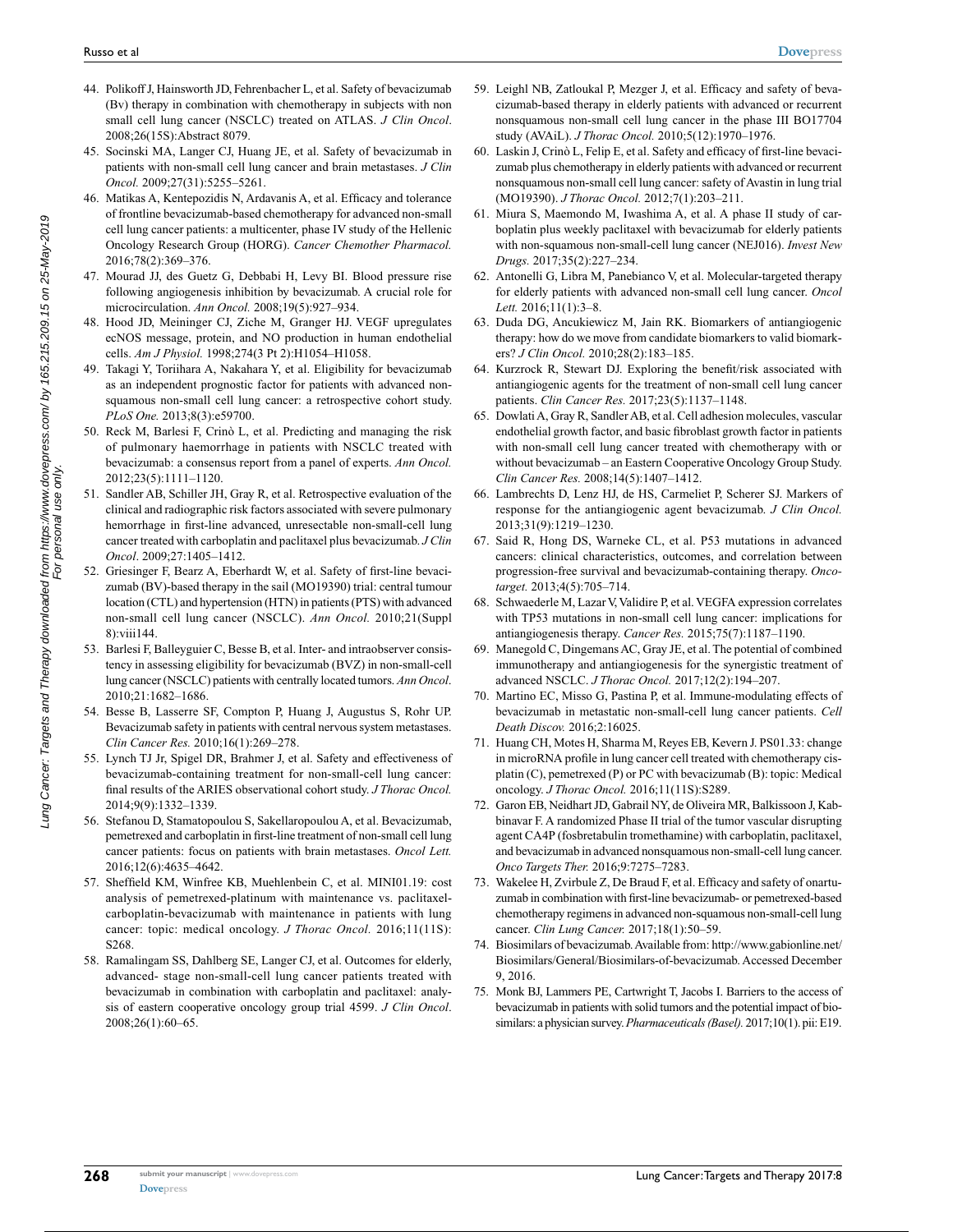#### **Lung Cancer: Targets and Therapy**

**Publish your work in this journal**

Lung Cancer: Targets and Therapy is an international, peer-reviewed, open access journal focusing on lung cancer research, identification of therapeutic targets and<br>the optimal use of preventative and integrated treatment interventions to achieve<br>improved outcomes, enhanced survival and quality of life cific topics covered in the journal include: Epidemiology, detection and screening; Cellular research and biomarkers; Identification of biotargets and agents with novel

**Submit your manuscript here:** https://www.dovepress.com/lung-cancer-targets--therapy-journal

**Dovepress**

mechanisms of action; Optimal clinical use of existing anticancer agents, including combination therapies; Radiation and surgery; Palliative care; Patient adherence,<br>quality of life, satisfaction; Health economic evaluations. The manuscript manage-<br>ment system is completely online and includes a very quic system. Visit http://www.dovepress.com/testimonials.php to read real quotes from published authors.